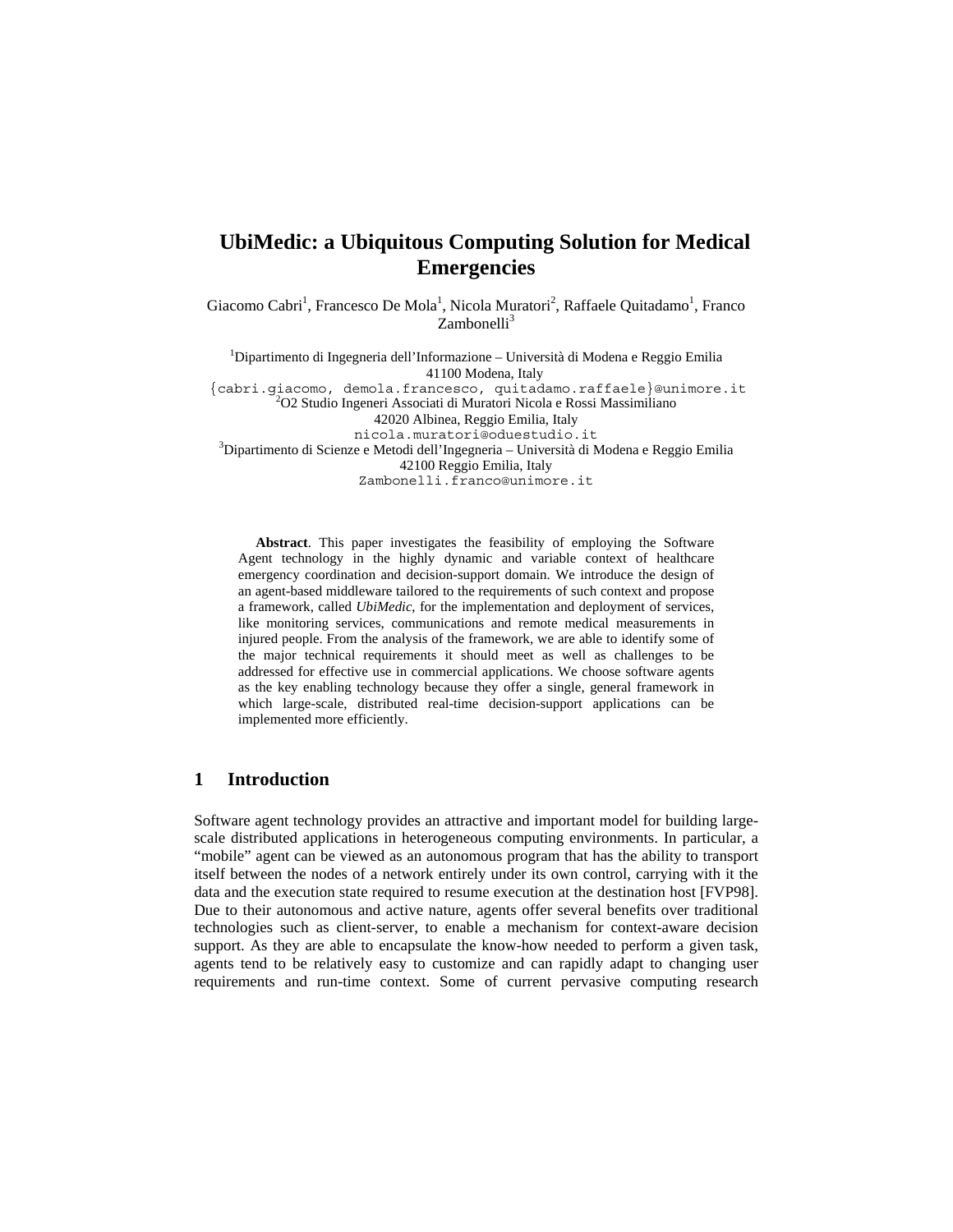projects combine agenthood with context awareness [PAD04] and, through this convergence, mobile agents are capable of embedding light-weight context reasoning engine and can do preliminary processing in the original context.

The healthcare field is not only widely distributed and fragmented but it also exhibits a high degree of heterogeneity. The current lack of standards across different institutions and within the same institution prevents it from using a single software solution to support a cooperative working environment. The framework presented in this paper focuses primarily on the domain of medical emergency management, which is a very informationintensive and mission-critical one. In such scenarios, the hospital environment by default is 'highly mobile' with caregivers constantly on the move. In order to meet the varying information and resource needs of these personnel and yet be able to support their physical mobility requirements, agent-oriented computing seems to provide an ideal fit. The flexibility offered by this paradigm, however, comes with some major challenges that are infrequent in the client-server paradigm (e.g. the key issues of security and trust) and that we try to clearly highlight here.

In this paper, we advocate the pro-active, goal driven and autonomous nature of software agent technology as a support to cope with the highly mobile, dynamic and variable context of medical emergencies. Starting from this consideration, we propose an agentbased framework, named *UbiMedic*, as a helpful abstraction level upon the heterogeneity of medical *emergency* scenarios: our basic idea is that every entity involved in a healthcare environment (e.g. medical instruments, ambulances, doctors) should be represented by an agent installed in the platform. Consequently, application specific services (e.g. remotely driving medical devices, chatting with doctors, coordinating the overall emergency operations) are carried out instantiating proper agents and letting them interact, in a ubiquitous and context-aware fashion.

The paper opens up with a short report on the state of the art (Section 2) and then outlines in Section 3 the major features of a system for the support of medical emergencies. In Section 4, we describe the system composition, providing examples of possible applications that can benefit from the system, while in Section 5 we deeply analyze the components of our framework. Further, in Section 6 we argue that the research in this critical field is rather immature and needs more efforts to address a certain amount of new arising challenges. Section 7 concludes the paper and proposes an outlook of our future work towards the complete implementation of the UbiMedic framework.

# **2 State of the Art**

The contemporary scenario of telemedicine applications presents several technological solutions, spread over different fields and use cases. However, most of the applications actually used in health care are often strictly confined to each particular experience, referred to specific companies and localities.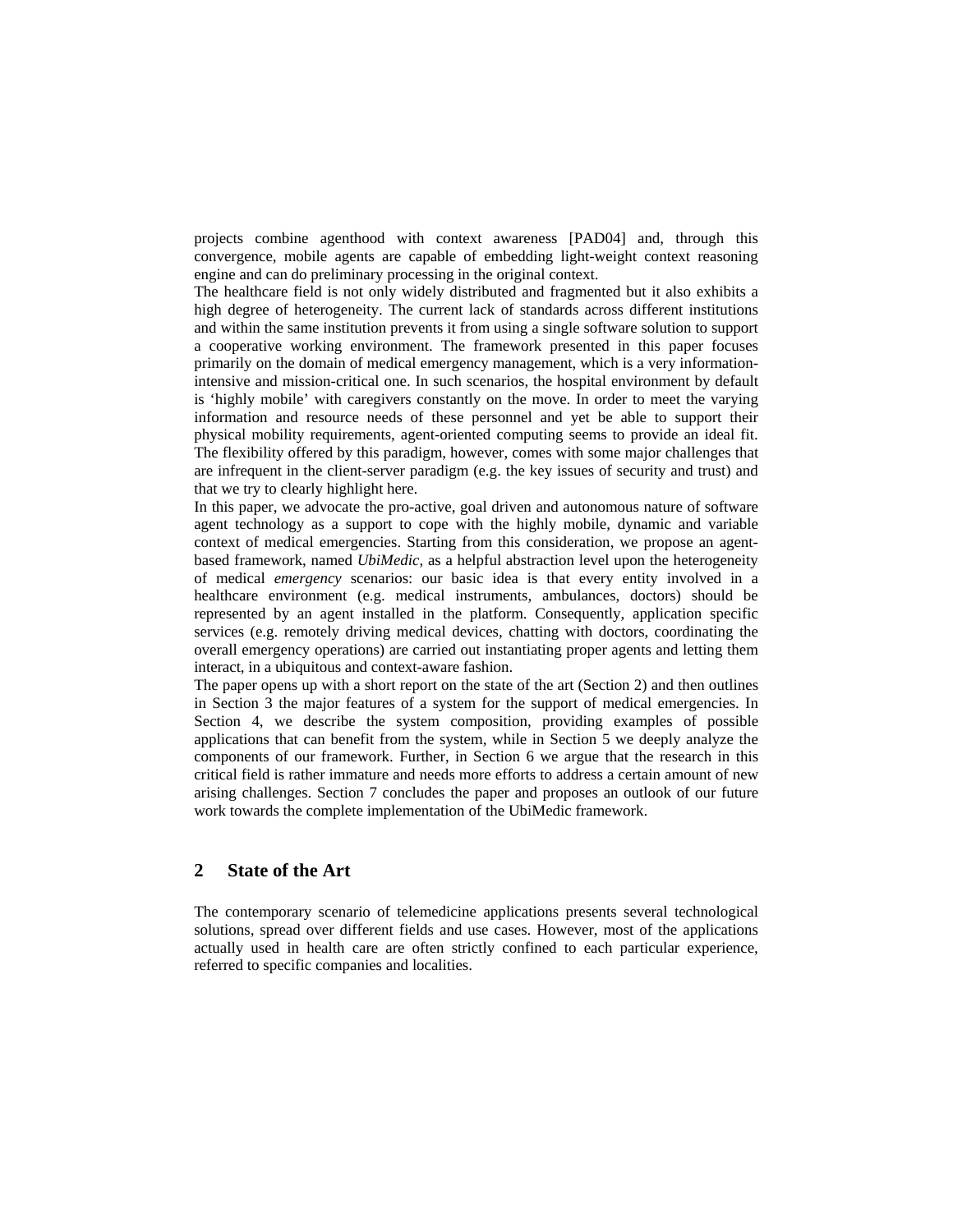For example, let us consider the *LIFENET® System* by Medtronic Physio-Control [MEDweb], a multinational company that provides a full range of services and complementary products that form an emergency cardiac care system. Twelve-lead electrocardiograms and other vital signs are measured on the patient through a device called *Lifepak 12*, a portable multifunctional monitor and defibrillator. This information can be transmitted by a bluetooth connection toward the doctor's mobile phone or a *Lifenet EMS* (Emergency Medical System). This device, belonging to the ambulance equipment, is an electronic patient care reporting system (ePCR) implemented on a tablet PC: it can collect, elaborate and show all the data received from the Lifepak. Moreover, the same data can be sent by GSM or GPRS from the mobile phone to a receiving station (*Lifenet RS*), a PC installed in the hospital, where a specialist can give a second opinion to the doctors directly involved in facing the emergency.

This solution, as well as the other commercial products, has the heavy limitation of being completely closed and protected by patent rights, so that the system cannot communicate and integrate with other solutions. The limited possibility to access several services through a single integrated system is often underlined by staff in charge of medical and territorial emergencies. This implies also efficiency problems in resource employment and integration, because devices previously in use in a hospital can hardly be integrated with a new system made by a different company.

Moreover, the information technology is prevalently applied in telemedicine among hospitals and fixed health care centres, with the implementation of tele/videoconference and data transmission systems to ask for second opinions and to follow patients and treatments at a distance. Instead, the external scenario of medical and territorial emergencies still need deeper exploration, having to cope with a much more variable and complex context.

We can find interesting solutions in the field of eldercare [BellBCM05], such as the six-month study conduced at the Honeywell Laboratories to implement the *Independent LifeStyle Assistant* (ILSA) [HaiK04]. This is an agent-based monitoring and supporting system to help elderly people to live more independently at home, by reducing caregivers load. It consists of a multi-agent system supporting continuous data monitoring via homeinstalled sensors. The collected data are processed to obtain response planning and machine learning. In particular, ILSA is implemented over the JADE agent platform. The project development met serious difficulties due to the use of agents: the agent paradigm turned out to be too expensive for a system presenting many centralized features, so that a simpler design would have been sufficient and more convenient.

On the other hand, if we consider the CodeBlue [ShnCLFW05] experience, it seems closer to the emergency field, where distributed features are much more marked: CodeBlue is a combined hardware and software platform for medical sensor networks developed in a prototypal version at the Harvard University. Sensor networks consist of small, low-power and low-cost devices with limited computational and wireless communication capabilities. CodeBlue comprises a suite of protocols and services that let many types of devices coordinate their activities. Once again agents appeared unsuitable because of the extremely limited resources of the devices, where also other traditional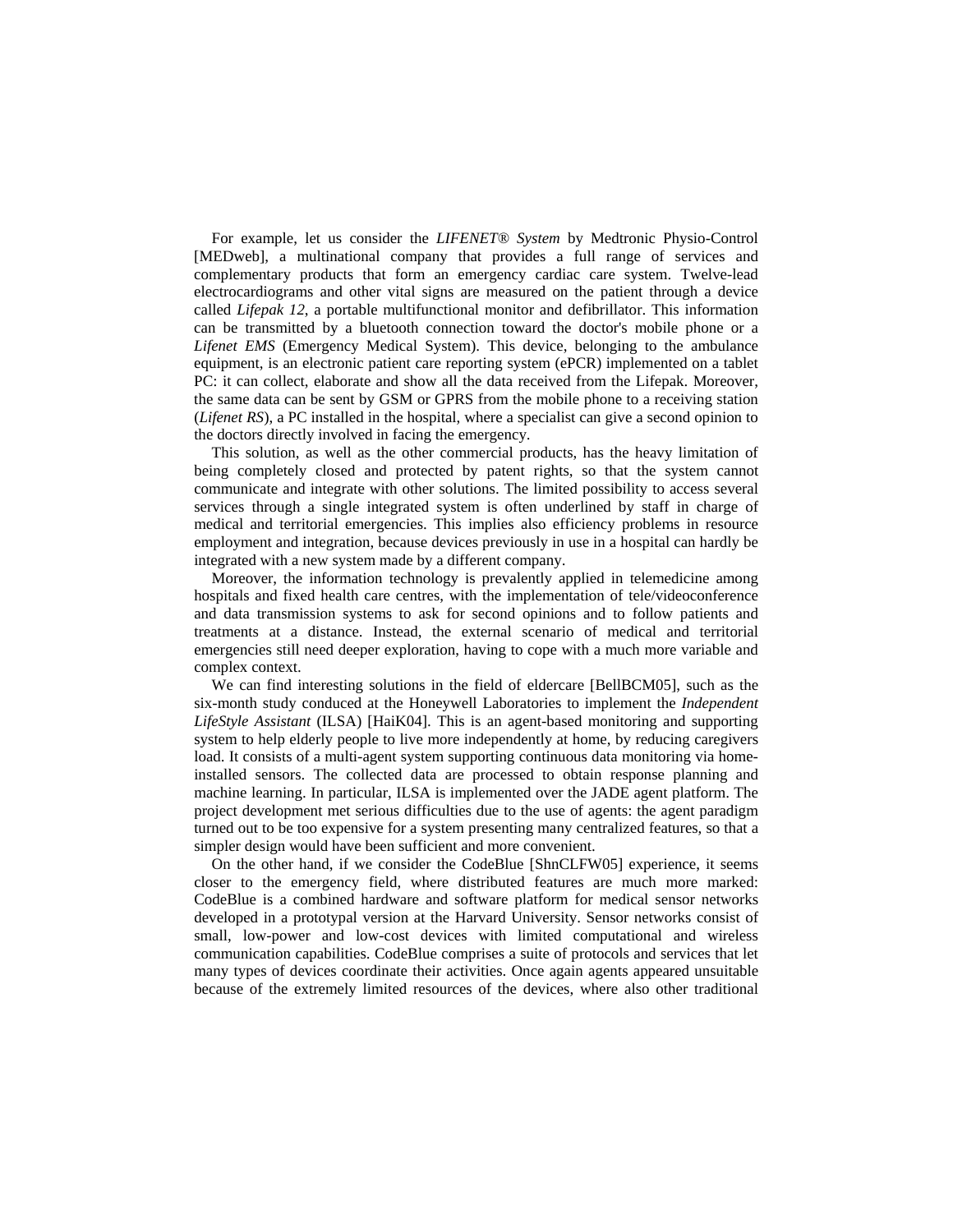approaches (like RPC and JVM) are not feasible for the same reason. Furthermore, the medical devices used to test CodeBlue, like a pulse oximeter and a two-lead electrocardiogram monitor, were developed ad hoc for the system.

# **3 A System to Support Medical Emergencies**

As we noticed in the previous section, the field of medical emergencies is much more dynamic and subject to context variability, compared to other telemedicine fields. It often presents difficulties in communicating and even in physically reaching the place where first aid is needed. The efficiency of the assistance is an aspect of vital importance, so that all involved people (from healthcare workers to drivers) need to communicate, coordinate and access distributed resources in a very simple and fast way. The scene of the accident is not a priori known and the employed resources (users and medical devices) must dynamically organize themselves in a temporary net, where communication links are established just in time. The technology to set up the communication links must be chosen in real time depending on the particular context. Therefore, the major requirements of such a distributed system are *dynamicity* and *context-awareness*, i.e. they have to easily self-configure and adapt to the situation variability. The new system must support the emergency staff to remotely monitor and coordinate the distributed resources in real time, allowing to successfully control critical situations and patients' health. In order to make the users as accustomed and familiar as possible to the system, portability is another important requirement to take into account, so that each operator can seamlessly access the system from her preferred machine. In addition, the integration of different devices and applications through open-source technologies and common standards brings further benefits: thanks to integration, users can access different services from the same device; distinct systems can communicate and interact more smoothly; the existing equipment of the healthcare service can interoperate with new systems and devices without headaches due to proprietary solutions and incompatibilities; efforts and results coming from different experiences can be unified and integrated to obtain a more and more complete system. Integration must be intended also in communications, combining multimedial means and different channels: on the one hand, users must have the possibility to choose the best communication mode (textual, vocal, video or combined) according to their needs; on the other hand, the system must automatically choose the most efficient communication technology among the available ones at runtime. Reliability and tolerance to human errors is, in fact, an indispensable requirement in such a delicate field as emergency healthcare.

Many peculiar issues in the medical domain, in particular those belonging to the emergency field, can be addressed very well with the conceptual and methodological tools provided by the agent technology [Nea03]. Several reasons can motivate such a choice:

- each component of a multi-agent system can run on a different machine, fitting very well distributed scenarios, such as the emergency assistance one;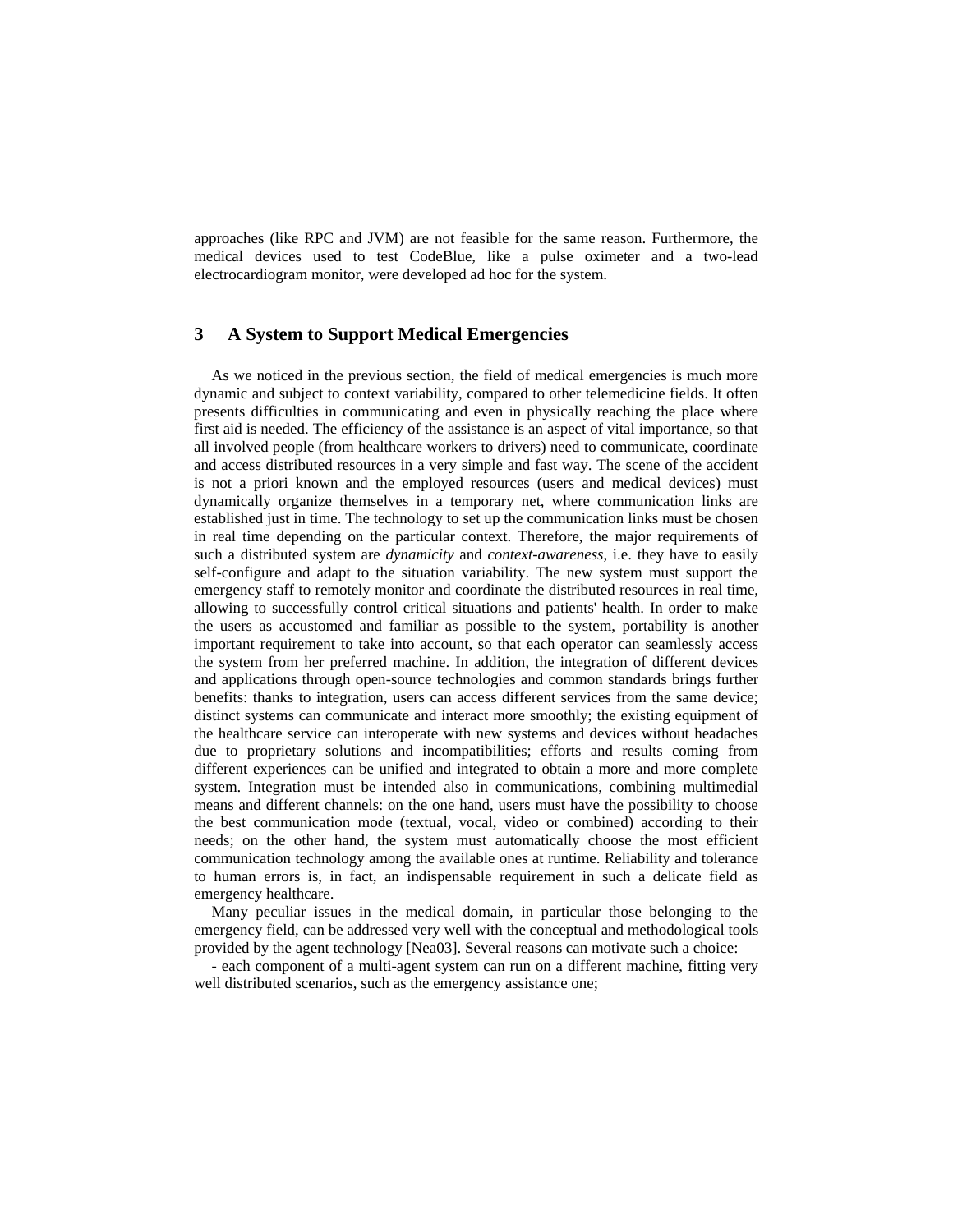<span id="page-4-0"></span>- thanks to their *sociality*, agents can interact, coordinate and cooperate to reach common objectives, reflecting what the different emergency units must actually do in their work;

- medical domain problems are intrinsically complex: multi-agent systems adopt decomposition techniques to tackle complex problems, partitioning the problem space into smaller tasks; this helps the system's designer focusing on some simpler portions of the system, deferring global more complex decisions to the last design stages;

- *proactivity* is another feature of software agents: a proactive agent is able to select useful actions depending on the perceived context and the explicit user intervention; this can facilitate the course of operations when maximum efficiency is required;

- the agent paradigm provides a model in which autonomous entities (i.e. agents) are assigned high-level goals to achieve and they have the reasoning capability required to take decisions by their own: they interact and mutually cooperate, keeping at the same time a certain degree of independence related to internal organization, information ownership and responsibility level, fitting very well the different institutions involved during an emergency (e.g. hospital, fire brigade, civil defence,...);

- finally, agent mobility could be beneficial in external dynamic contexts, such as those of emergencies and accidents, where the location is an unpredictable variable.



**Fig. 1. Main agent typologies** 

The adoption of the multi-agent paradigm, however, comes at the cost of an increased development effort. On the one hand, the agent paradigm provides a methodology to deal with the domain complexity using high-level abstractions, but on the other hand, the agent adoption itself can make the development process more expensive. Other experiences have already highlighted these difficulties [HaiK04], but we argue that an appropriate architecture is mandatory to tackle medical emergency issues. In this direction, we propose a useful middleware that provides a whole set of facilities for users and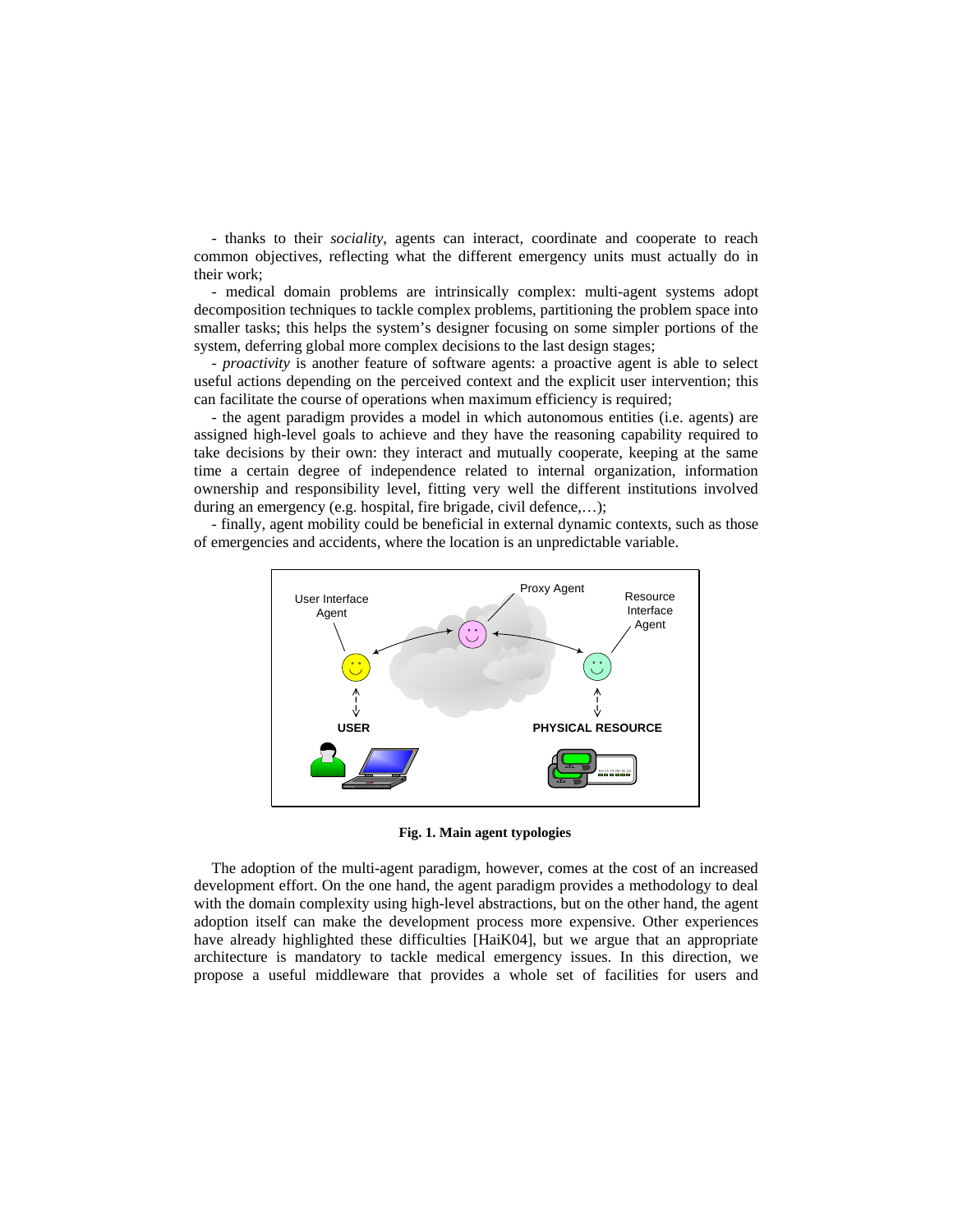application services. This will separate the system core facilities from the application services, with consistent benefits in the development process.

Such a middleware, called *UbiMedic*, is a research work aimed at building a distributed context-aware platform with mobile agents implementing helpful services for user applications. The middleware is an agent-based framework too, providing low level services to let the applications run even on small devices (e.g. PDAs or other limited user's terminals). The fundamental idea of each application accessing a medical device (e.g. an electrocardiograph or a pulse oximetry sensor) is the definition of three kinds of agents ([Fig. 1\)](#page-4-0): a *User Interface Agent* (UIA) responsible for managing user interactions, by means of a more or less complex GUI; a *Physical Resource Interface Agent* (PRIA), which has to collect and make available, to requesters all over the platform, the patient's vital signs measured by medical devices; a *Proxy Agent* (PA) which includes the proper logic to process and filter the collected data according to the specific source/device and to the particular goals of the application. Each time a user, through her interface, wants to interact with a medical device, a proxy agent is generated and acts as a mediator between the two entities (i.e. the UIA and the PRIA). Having a PA associated with the UIA relieves the user's device (maybe with limited resources) of the burden of executing the bulk of the code, letting the system choose the best location where to move and execute the PA, considering the amount and type of needed resources; this way, we can achieve increased portability of user's applications on a wider range of computational devices. The proposed approach does not exclude that certain applications, whose needed interactions are only among users (e.g. chat, on-map location, agenda), can be developed without the intervention of any proxy.

# **4 General software architecture**

The proposed system relies on a middleware built upon the operating system, whose services are available to several kinds of applications of the upper level (see [Fig. 2\)](#page-6-0). The middleware layer offers both low and high level services (discussed later), to provide dynamicity and context-awareness features to the system.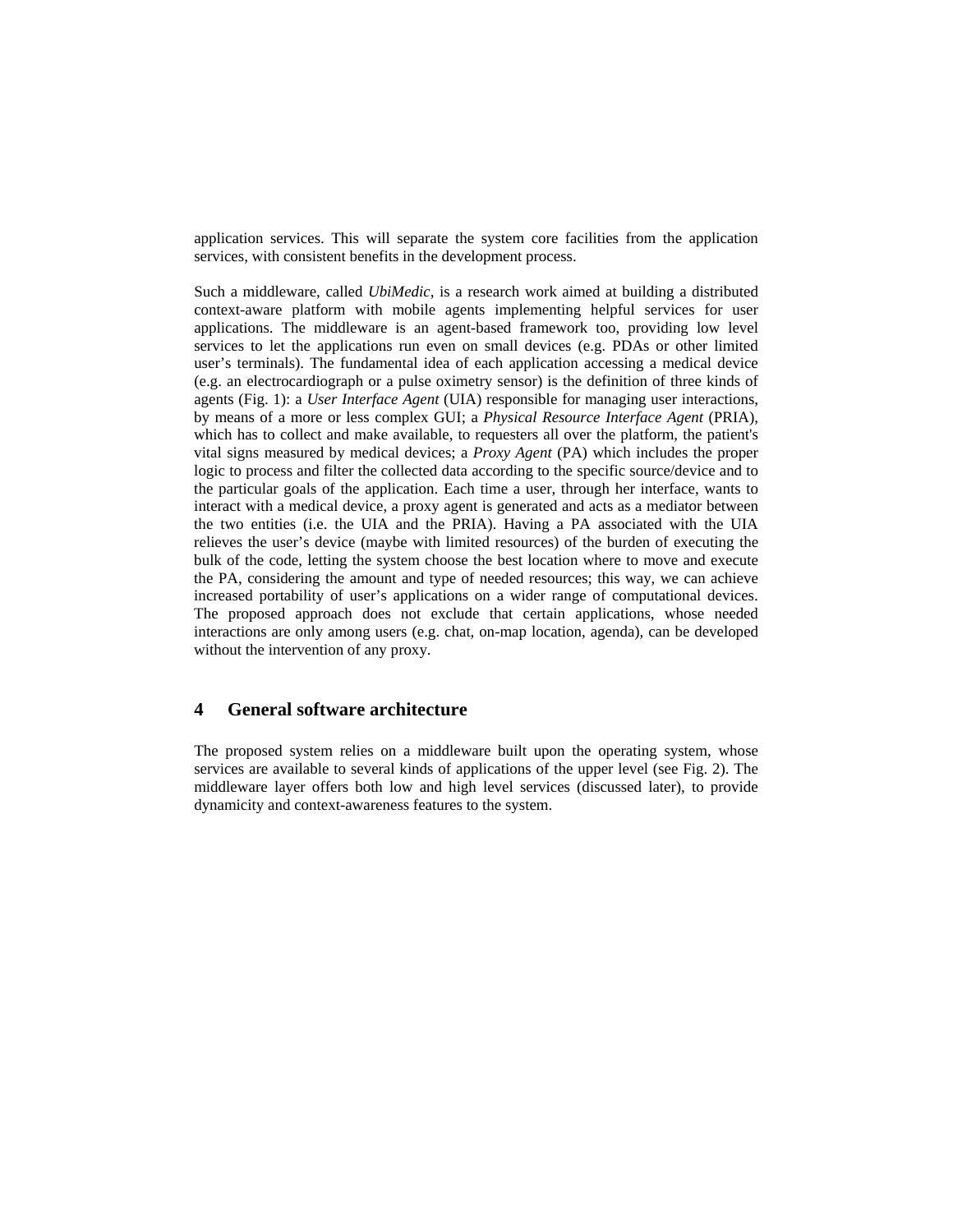<span id="page-6-0"></span>

| Resource<br><b>Explorer</b> | Chat | Agenda | Medical<br><b>Device</b> | <b>Application</b><br><b>Services</b><br>. |
|-----------------------------|------|--------|--------------------------|--------------------------------------------|
| <b>UBIMEDIC FRAMEWORK</b>   |      |        |                          |                                            |
| <b>JADE-LEAP</b>            |      |        |                          |                                            |
| Java Virtual Machine        |      |        |                          |                                            |
| <b>Operating System</b>     |      |        |                          |                                            |

**Fig. 2. A layered view of the architecture** 

#### **4.1 Application Layer**

The possible applications that can benefit from the services in the UbiMedic framework spread over a wide range of medical emergencies support tools: from a resource explorer, to textual and vocal chat, medical device interactions, on-map location, shared agenda, data storage, logging, administration tools, and so on. Application services are designed and implemented separately from each others: they can be installed as independent modules, progressively enriching the system with new available functionalities.

An application service carrying out interaction among users is usually composed by three entities [\(Fig. 3\)](#page-7-0): the *Service* class, which exposes a public shared interface for a generic distributed application, like the ones listed above; an *application specific class*, extending the Service superclass, which contains the code implementing the particular functionalities of the application; a *Service Agent*, univocally associated to each instantiated service, which is the entity representing the instance of the application in the agent platform; the Service Agent is responsible for invoking the service methods of the application, acting as a mediator between the application classes and the rest of the multiagent system, in particular the User Interface Agents shown in [Fig. 1](#page-4-0).

If the application involves the interaction with a medical device, a fourth part must be implemented instead of the described ones: a *Proxy Agent*, acting as a mediator between the User Interface Agent and the physical device. It encapsulates device specific logic, wrapped around a standard interface, in order to offer uniformity in the interaction with heterogeneous medical devices (the agents shown in [Fig. 1](#page-4-0) including the Proxy Agent are considered part of the box named "System" in [Fig. 3\)](#page-7-0).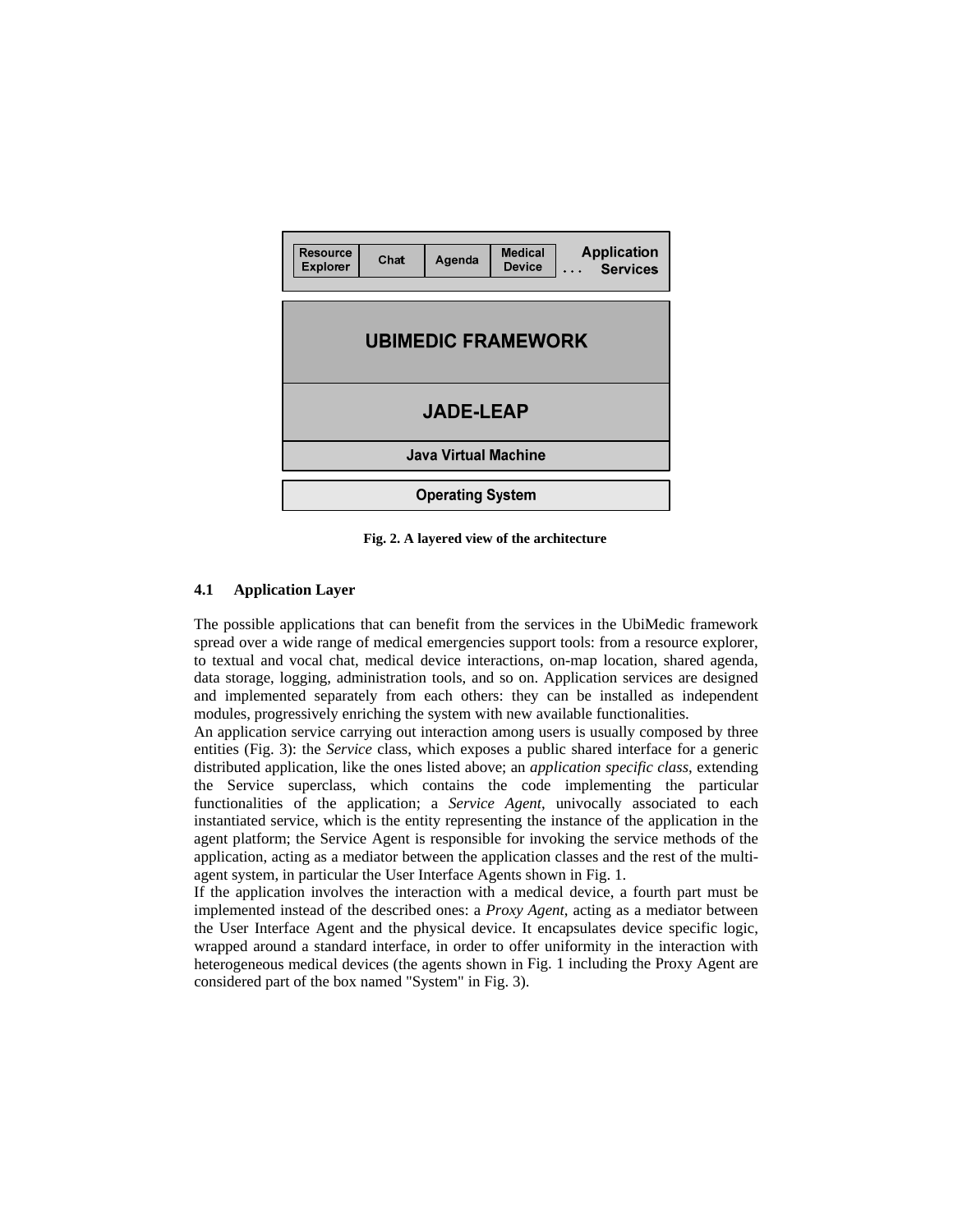<span id="page-7-0"></span>

**Fig. 3. The main classes of the applications** 

In practice, if a developer wants to add a new applicative service, he has just to implement a class inheriting from *Service*, specifying its own logic, or as an alternative a specific Proxy Agent. As mentioned above, the methods to interface the application class with the Service Agent are exposed as a standard interface by the Service class. As a consequence, each application is implemented as a plain Java application, ideally without any knowledge of the agent paradigm underneath. The advantage of this approach is in the fact that all those tricky issues, related to the used agent technology, are completely transparent to the user.

Some essential application services are:

- *Resource Explorer*: each new identity connecting to the system will always start this service first. The application provides a complete graphical view of all the connected resources (users and devices). The view is personal, according to user's profile and visibility permissions, and can be organized in trees grouping the identities on the base of their typology. The Resource Explorer, through the mediation of the Request Manager (see the next section), must interrogate principally the Discovery service (see later) to collect information about connected resources.
- *Chat*: a real-time communication channel among connected users. It can be textual, vocal or video, to meet all coordination needs during an emergency. It can be started selecting the receiver from the list shown by the Resource Explorer.
- *Medical Device Interactions*: the remote interaction with a medical device consists in visualizing its measured values and, if possible, in sending some requests to drive the device. The activation of such a service requires the instantiation of a Proxy Agent, specific of the selected medical device (the proxy code could be supposed to be provided by the device manufacturer), which will be the mediator between the physical device and the User Application Interface.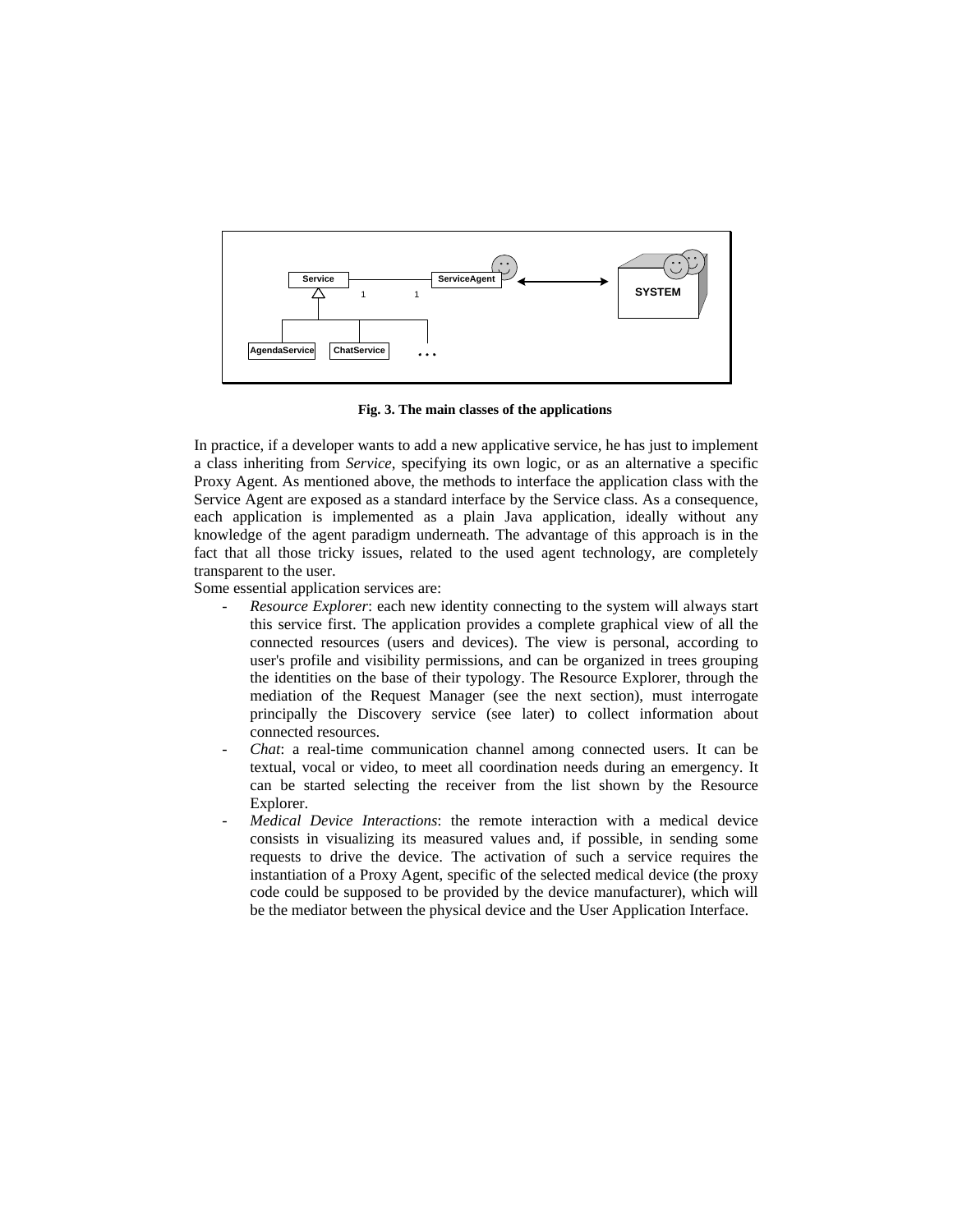#### **4.2 The Middleware**

The middleware is composed of three main layers, described in the following. We chose to exploit existent and standard technologies to reduce the implementation work, to grant more flexibility and openness.

Just a layer upon the operating system, we have the *Java Virtual Machine (JVM)* as the common execution environment to deploy the same application on different systems and platforms. It is the lowest layer of the middleware and helps achieving isolation from the underlying hardware/OS. There are different JVMs that can be installed and configured to run on resource-constrained devices (such as the Java 2 Micro Edition), granting a good degree of portability to the system.

A *multi-agent platform* provides all the facilities to administrate a multi-agent system, ensuring the needed supports for agent's life-cycle, their interactions, coordination and mobility. As already said, the agent paradigm can be the best fit to model a complex system in a dynamic and distributed environment, like healthcare and medical emergency scenarios. The chosen platform, JADE [JADEweb], is a FIPA-compliant framework, Java-based, providing some useful services to implement inter-agent communication, node UDP monitoring, security and fault-tolerance features. The LEAP distribution enables FIPA agents to execute also on lightweight devices, such as mobile phones or PDAs running the JVM.

The proposed *UbiMedic framework* is a layer of the middleware implementing contextawareness over the JADE multi-agent platform. It is composed of several modules, grouped into two main levels: *low level services, which* are responsible for the execution environment monitoring and the interactions with it; *high level services* implement more sophisticated and evolved functionalities, directly used by the application layer. The UbiMedic framework is detailed in the next section.

# **5 UbiMedic Framework**

UbiMedic is an agent-based middleware, implemented on top of JADE. [Fig. 4](#page-9-0) shows the low and high level services composing the framework and detailed in the following subsections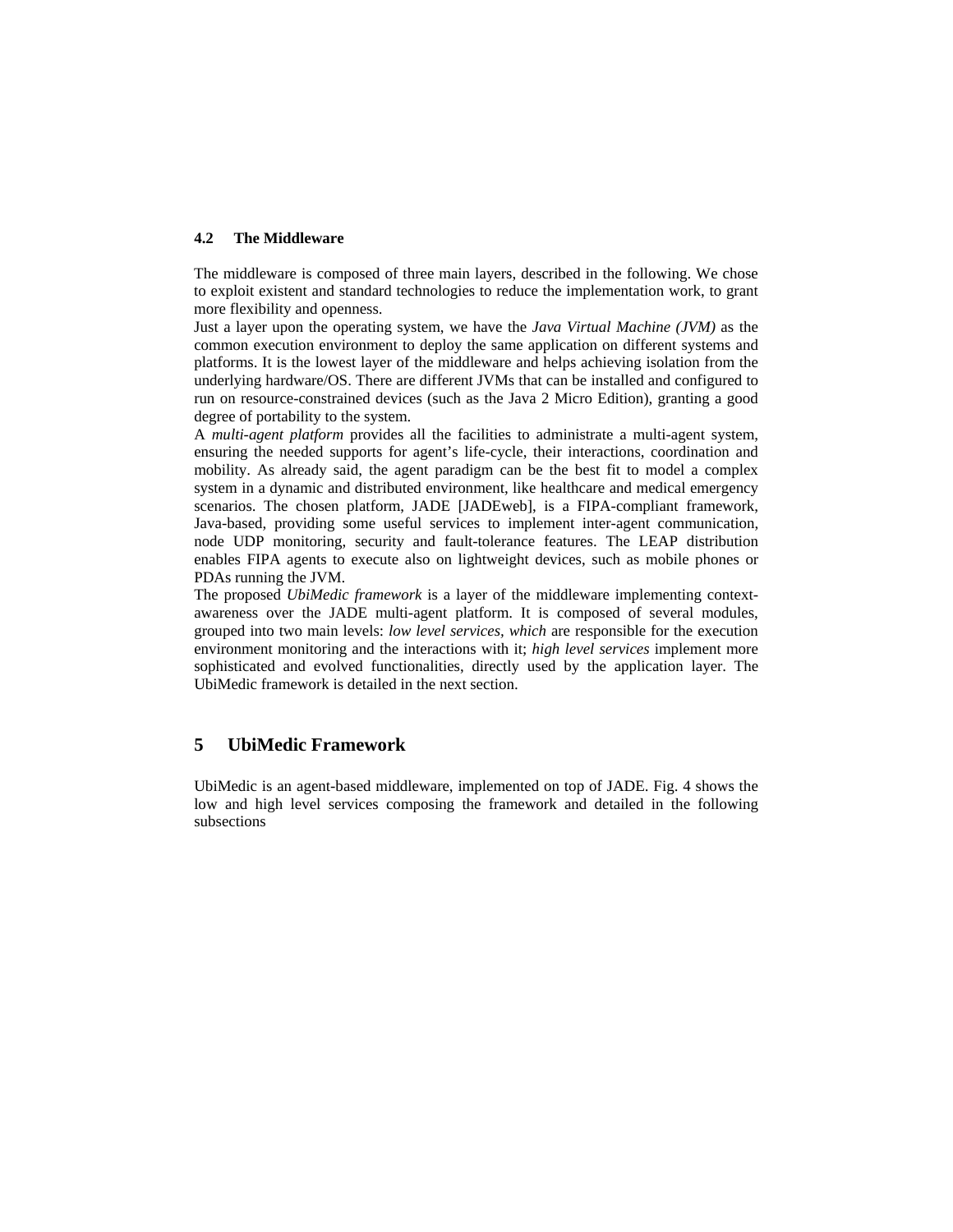<span id="page-9-0"></span>

**Fig. 4. The UbiMedic framework** 

#### **5.1 Low level services**

Low level facilities include six modules representing the core services of the system and another vertical service to collect all the possible context events. We will start the module description from the core services, followed by the Event Manager.

- Authentication: this module verifies credentials of the identities trying to access the system. By "identity" we mean not only each password-enabled user, but also all the active resources (e.g. medical devices) which have to connect to the system at start-up. Since a user can access the system through different devices, he must each time manually specify his credentials; the medical device credentials are automatically exposed instead by the corresponding Physical Resource Interface Agent, properly preconfigured. The Authentication module allows new connection requests if the requesting identity has the right credentials, which are maintained in a database, associated to each identity.
- *Authorization*: it is the facility ruling all the actions that identities can perform after joining the platform. Permissions and rules are stored in a database according the RBAC model [RBACweb], where multiple roles can be assigned to each identity, and multiple permissions can then be assigned to each role. The defined permissions regulate each possible action, from resource access to agent social life. No action can be performed without the acknowledgement of the Authorization module. Permissions can be expressed using declarative languages, as Ponder [PONDERweb] or Drools [DROOLSweb], and adopting the appropriate parsers and interpreters to integrate these languages in the system.
- *Profiles*: we call "profiles" all the generic parameters defining some identities' preferences, such as user's customization and device working parameters. The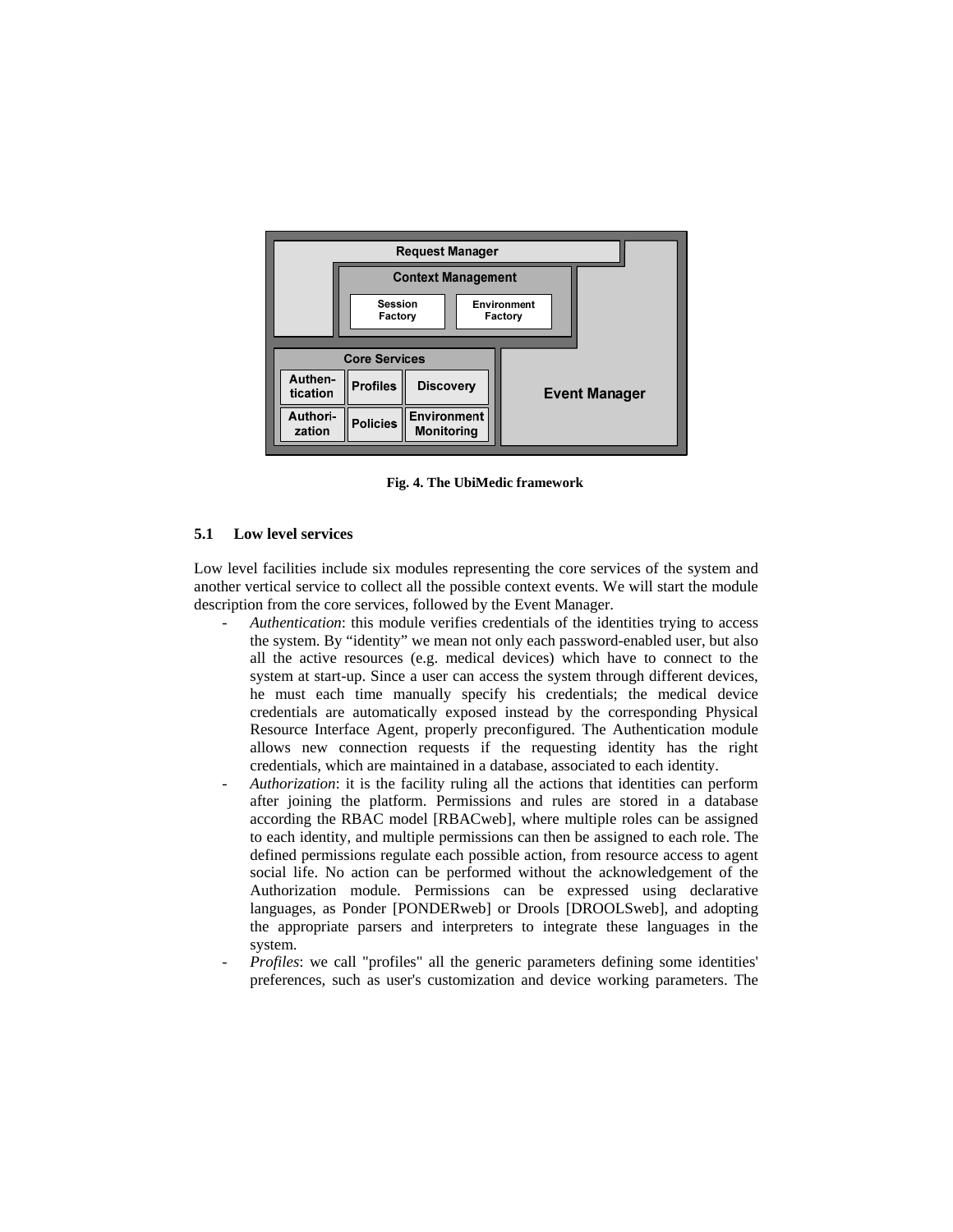corresponding core service, wrapped in the "profiles" module, retrieves these fields once again from a database and updates them, when any parameters of preferences are modified.

- *Policies*: with the term "policy" we intend preconfigured operations an identity must perform in response to some trigger events happened in the environment. This module allows the association of these actions to each identity in the platform, in a similar way as seen for permissions and profiles.
- Discovery: this module monitors in real time the available resources and the identities present in the system. Its aim is to show a continuously updated vision of the environment where the identities live, limited to the consciousness of the identities' presence and roles. It acts as a mediator between the connected identities, which have to register in and deregister from the discovery module, and the below platform directory and yellow pages services. The Discovery module is able to automatically perceive changes in the connected identities and to start searching agents according to the identity's requirements and the registered features.
- *Environment Monitoring*: this is a monitoring service of all the context features about the physical execution environments where each identity is running. The physical environment can dynamically change depending on the device localization, its computational capabilities, net access point and the happening of some external events. While the previous modules are mainly about context session information, the Environment Monitoring deals with the physical aspects of the context. Together they constitute the primary information-collecting phase, at the base of context-awareness implementation.
- *Event Manager*: this module collects all the context change notifications, received from the application level and the other middleware modules, and dispatches them to the interested objects. The objects that want to be informed about some context changes have to register to the Event Manager, specifying the event type they are interested in. When a middleware module perceives a context change or one running application causes a functional modification in the system, all they have to do is simply to notify the event to the same centralized Event Manager. This will deliver the received event to the high level services or applications previously registered for that particular event type. The Event Manager, differently from the other modules, can be considered a vertical service because of its ability to interact with both low and high middleware layers and application levels. To prevent the disadvantages related to the centralization of this service (such as bottleneck and a lot of traffic only for the notification transmission) the system can be configured with a federation of Event Managers, each one competent in a limited locality, achieving better system scalability.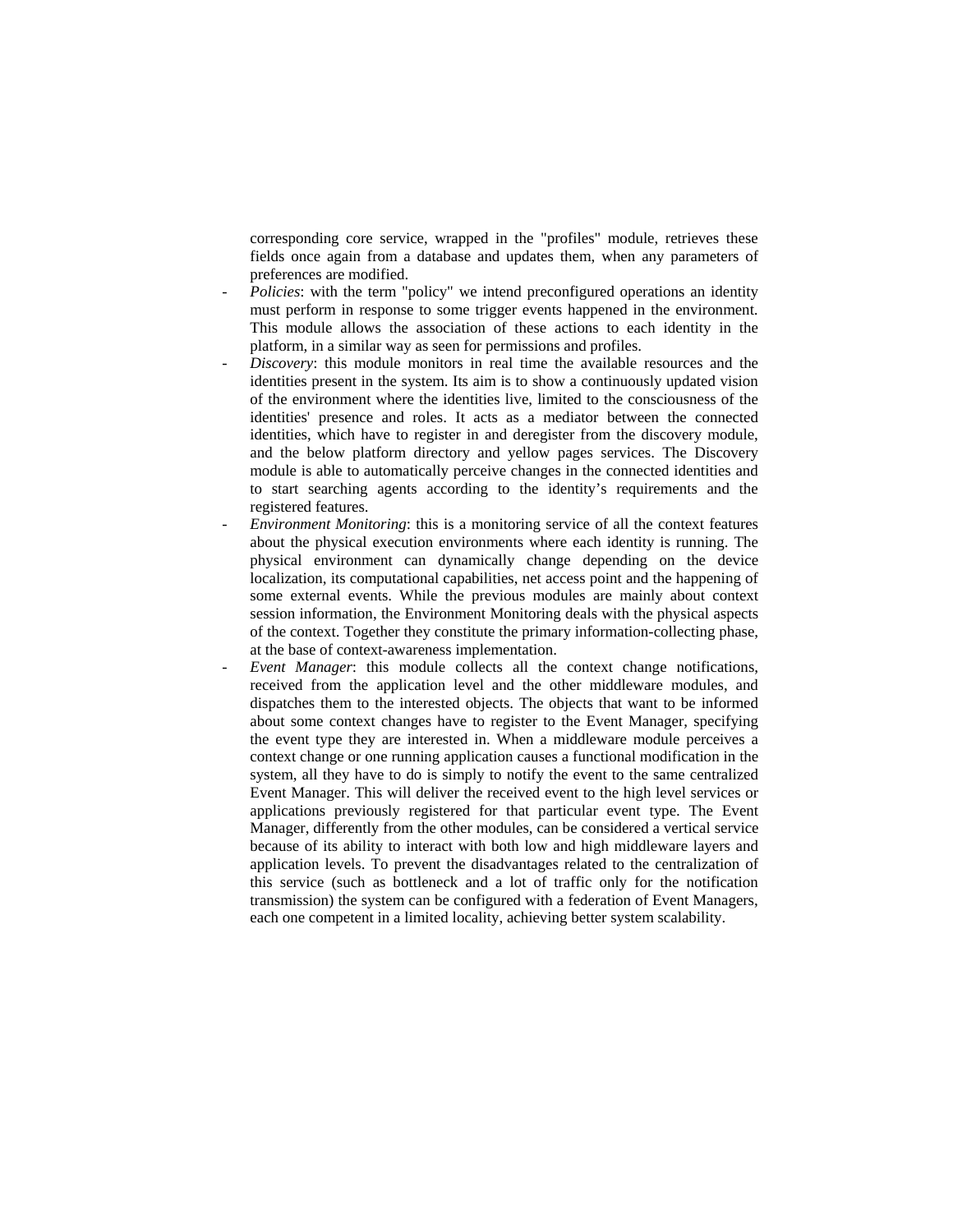#### **5.2 High level services**

High level facilities can be divided into *context management* and *request management*.

- Co*ntext Management*: this layer manages context information of each identity in the system and defines the data structures to keep this information updated. It is composed of two modules:
	- o *Session Factory*: this module generates the necessary objects to let identities access the system. By session information we mean all those roles, permissions, profiles and policies related to an identity. Whenever an user or a resource establishes a connection to access the system, the Session Factory collects all session information provided by core services (in particular Authentication, Authorization, Profiles and Policies modules) and assigns them to a particular agent, called Context Agent, univocally associated with the new session of the identity. From this moment, the identity is represented in the system by its Context Agent, containing all the context information initially provided by the Session Factory and kept updated through the interaction with the Event Manager.
	- o *Environment Factory*: this module collects all physical context information perceived by the low level service Environment Monitoring and generates a context object related to the particular location where an identity is running. This context information is location-dependent (each node has its own associated context object): if the identity moves to different locations, or the surrounding environment changes, the Environment Factory supplies the substitution of old information with the new one.
- *Request Manager*: this layer receives and tries to satisfy the identities' requests to access resources and functionalities. The identities have always to contact the Request Manager before performing any action in the system. Each request is analysed and executed according to the context state: the action is performed only if both physical context (e.g. availability of memory and bandwidth) and session information (e.g. permissions and profiles) are consistent with its execution. The Request Manager works in tight relation with the Context Management layer to know when to perform the received request. In positive case the requested resources or the execution results are returned to the initial identity.

The UbiMedic framework has been designed for medical purposes, but it is suitable to a wide range of different applications: it can be used in any field requiring a pervasive, dynamic and context-aware system.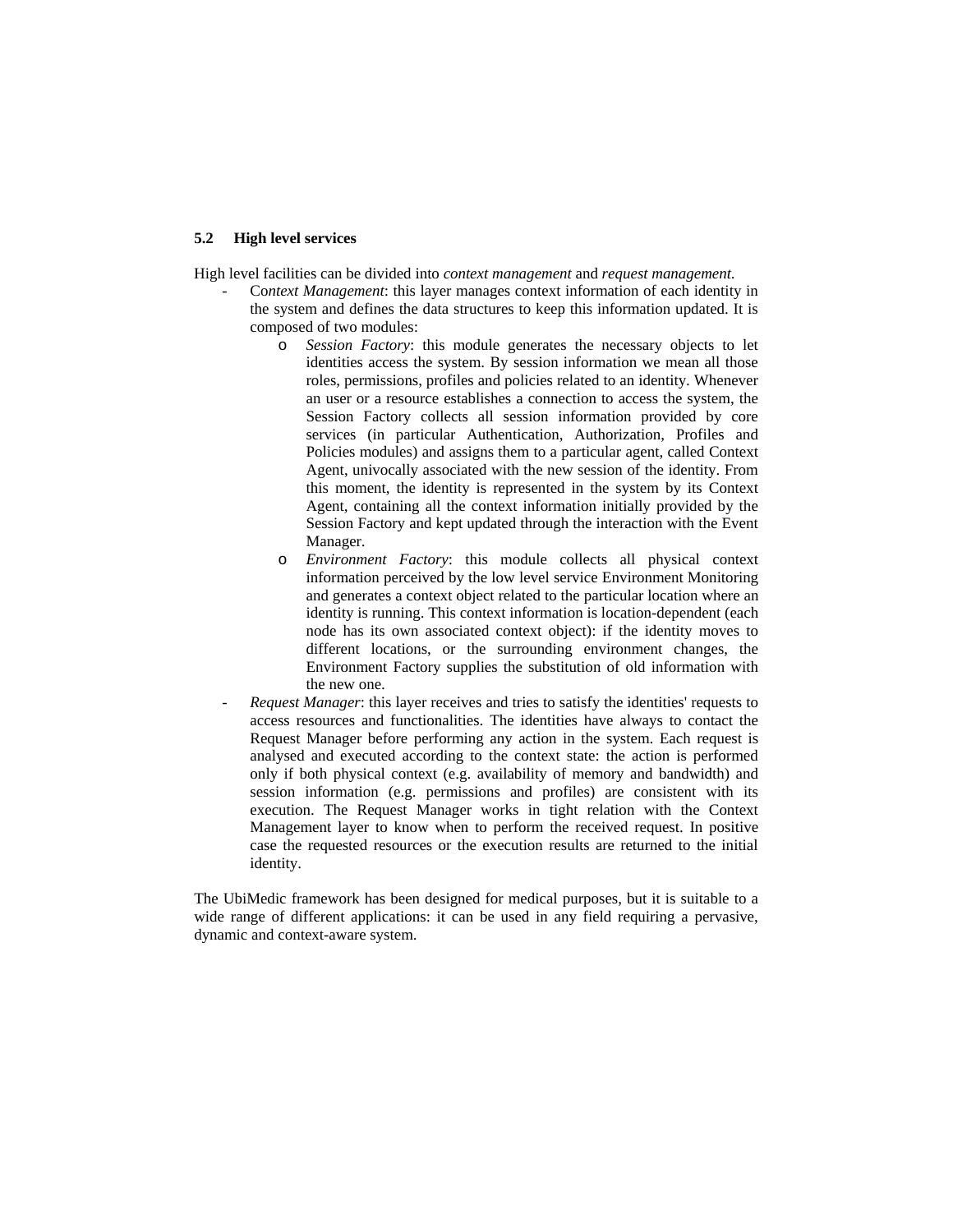# **6 Future Challenges**

Some practical issues have still to be covered and some problems have to be solved before UbiMedic or a similar middleware could really be used in healthcare commercial applications. Some issues are strictly related to the adopted agent technology [Vigna04], while others are more general and inherent to the real world of the application field [Nea03].

# **6.1 Security**

First of all, security is a very important matter: it is a fundamental issue, concerning both information confidentiality and authorized operations. Many of medical information are subject to privacy protection; they often cannot be made public to other people except those directly involved. On the other hand, the requested tasks during a medical and territorial emergency are very delicate and imply high responsibilities. The middleware technology must grant a secure implementation for accessing the information and avoiding unauthorized actions. While inter-agent communications can be encrypted to save confidentiality, the authentication of mobile and autonomous agents could be more difficult. Furthermore, both the agents and the nodes where they are running have to protect themselves, the former against malicious nodes, and the latter against malicious agents. Both the entities, in fact, could potentially try to attack respectively the node to exploit or damage its resources and the agent to take out its secrets. New technological solutions would be very useful in security issues, but on the other hand a possible way to partially face the problem could be to communicate each sensible piece of information between the agent and a central secure repository node, so that the agent carries no secret information during the migration.

### **6.2 Communication Standards and Common Ontologies**

A system able to integrate different sources and applications has to exploit open and shared protocols. On the other hand, medical devices and other applications should as well be compliant with these protocols so as to be integrated into the system. But both devices and existing medical applications are often closed and proprietary solutions. At present, shared communication standards and complete common medical ontologies, indispensable to achieve effective integration and portability, are not used or do not exist.

### **6.3 Legal conformity**

All healthcare activities are strictly regulated by laws and professional rules, which can differ on the base of local, national and international regulations. Besides, specific rules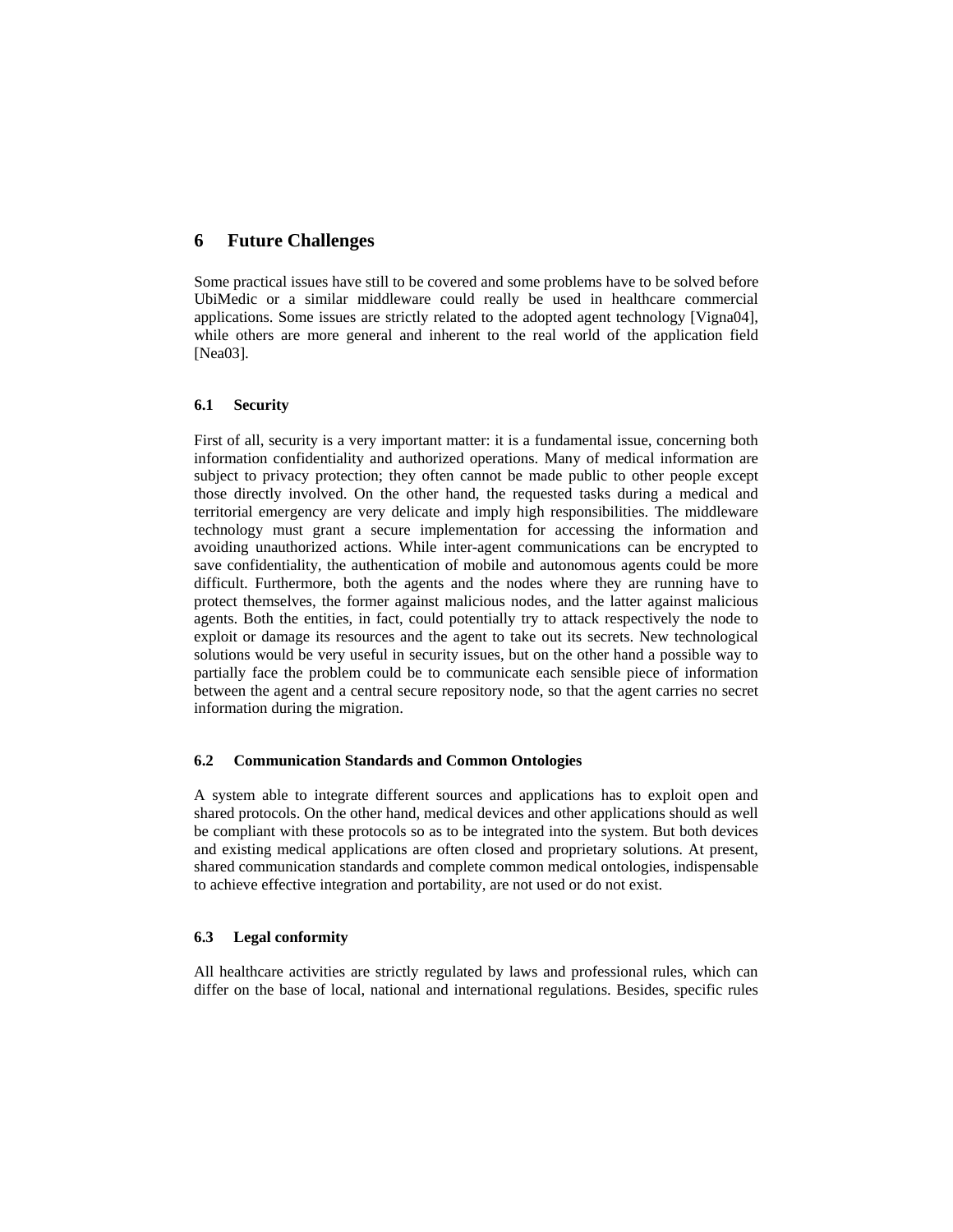are defined for electronically conducted activities in substitution of traditional nontechnological procedures. In particular, a multi-agent system, under an agent form, can represent official organizations and legal entities cooperating to reach some common goals. All these individuals have to respect some laws and deontological rules, which have to be reflected in the multi-agent system. Finally, many other regulations will be formalized in the future, with the adoption and diffusion of such systems.

#### **6.4 Social and professional acceptance**

Doctors and other health-care professionals run often into difficulties when new technological solutions are proposed to support their work. It can be hard for people used to work in a traditional or simply different way to adapt themselves to new methodologies, especially if they have no much time to care about these technology aspects. For these reasons, a system supporting medical emergencies must be very practical and user-friendly. But even if this requirement is satisfied, such a pervasive system has to face users' suspiciousness. In fact, both professionals and patients could not just feel safe entrusting their work and confidential information to new technologies.

# **7 Conclusions and Future Work**

In this paper, we have discussed some of the major challenges arising from the application of the software agent paradigm to the healthcare environment, with a focus on medical emergency situations. We found that this paradigm can sometimes reveal complex and hard to exploit, but it is capable of offering, nevertheless, powerful features that make it perhaps the ideal fit in this context.

Therefore, we propose the adoption of a middleware, built on top of the JADE platform, in which medical devices, doctors and ambulances interact by means of their representative agents running and interacting in the distributed platform. Unlike traditional paradigms, agents exhibit the property of being autonomous and interactive and, coupled with mobility, they are capable of performing dynamic and intelligent inference tasks during their execution. Utilizing a framework based on the software agent paradigm, we can achieve a higher degree of flexibility by allowing applications to dynamically adapt to the changing demands of their execution environments. Application services are, instead, unaware of the agent platform and can be easily deployed as plain Java code, without having to manage all the complex details of agenthood.

The system development started with the implementation of the lowest services of the UbiMedic framework; they still need to be further detailed in the future, together with a more complete analysis of the other middleware modules. The whole framework will be tested step by step to validate the architectural choices and to identify possible single points of failure to cope with.